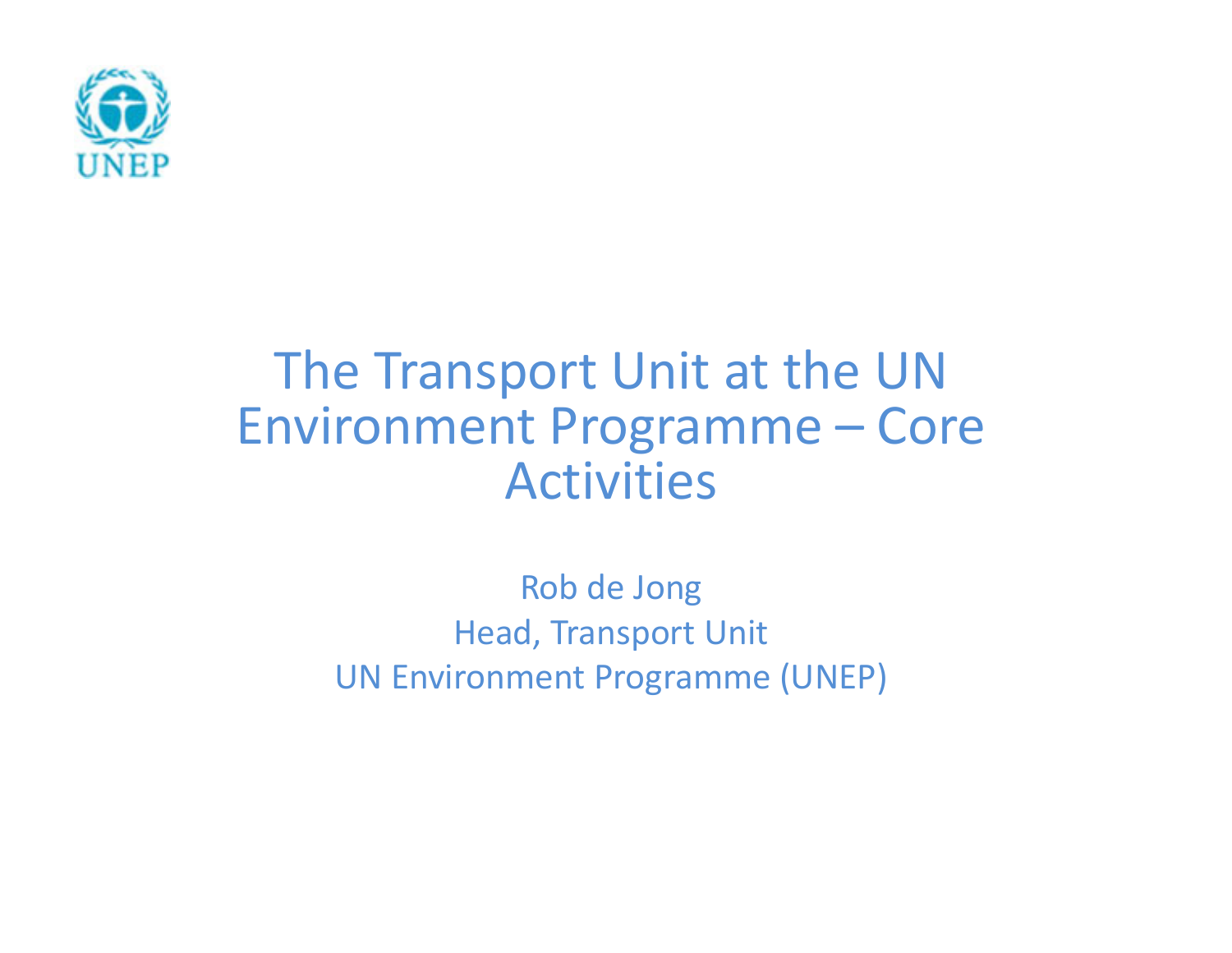

### The Challenge

Estimated growth of light duty vehicles – business as usual scenario (IEA 2010)

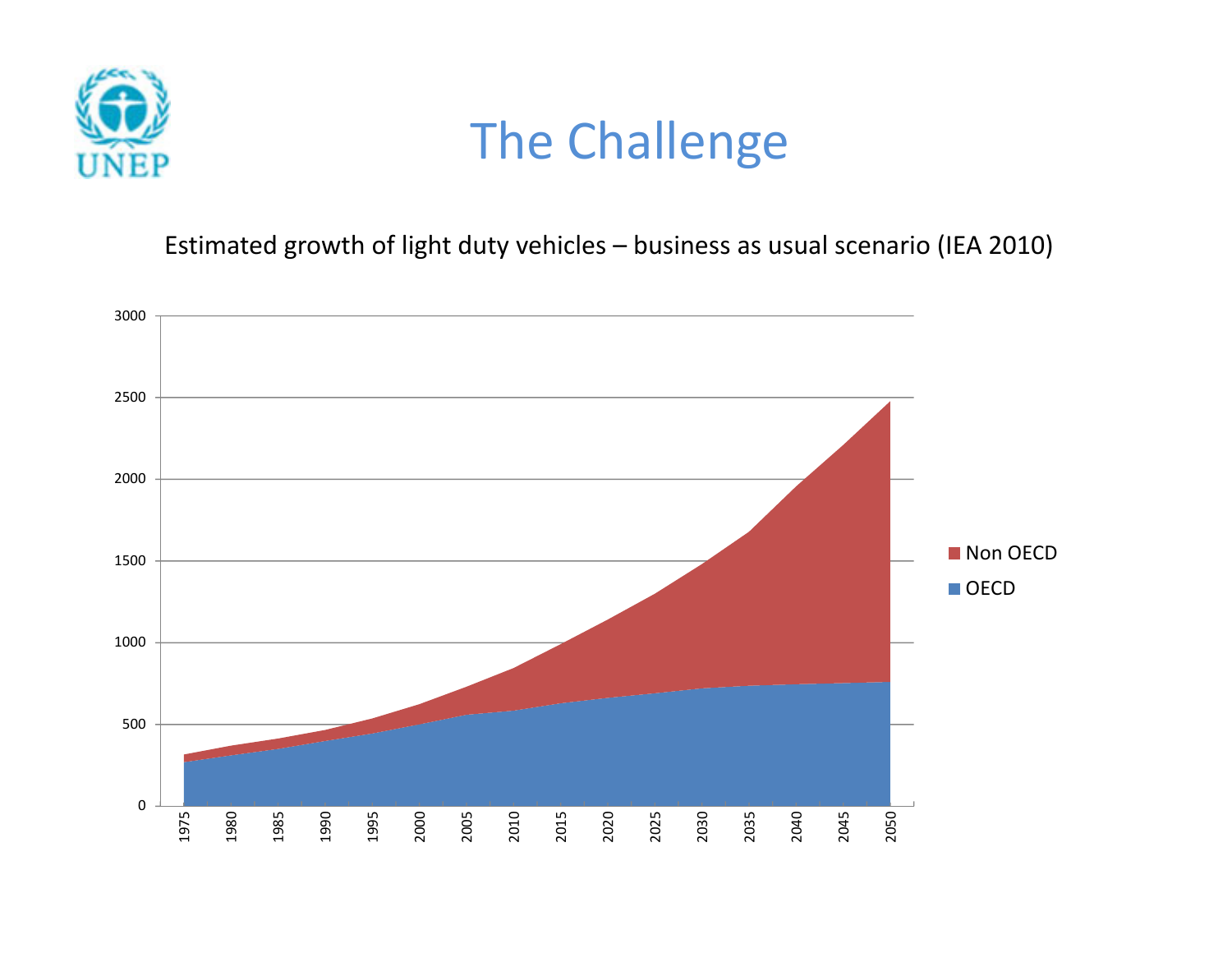

## UNEP Transport Unit

Four main campaigns

- Reduce small PM pollution through cleaner fuels and vehicles
- Vehicles and climate change
- Investment in non‐motorised transport road infrastructure
- Bus rapid transit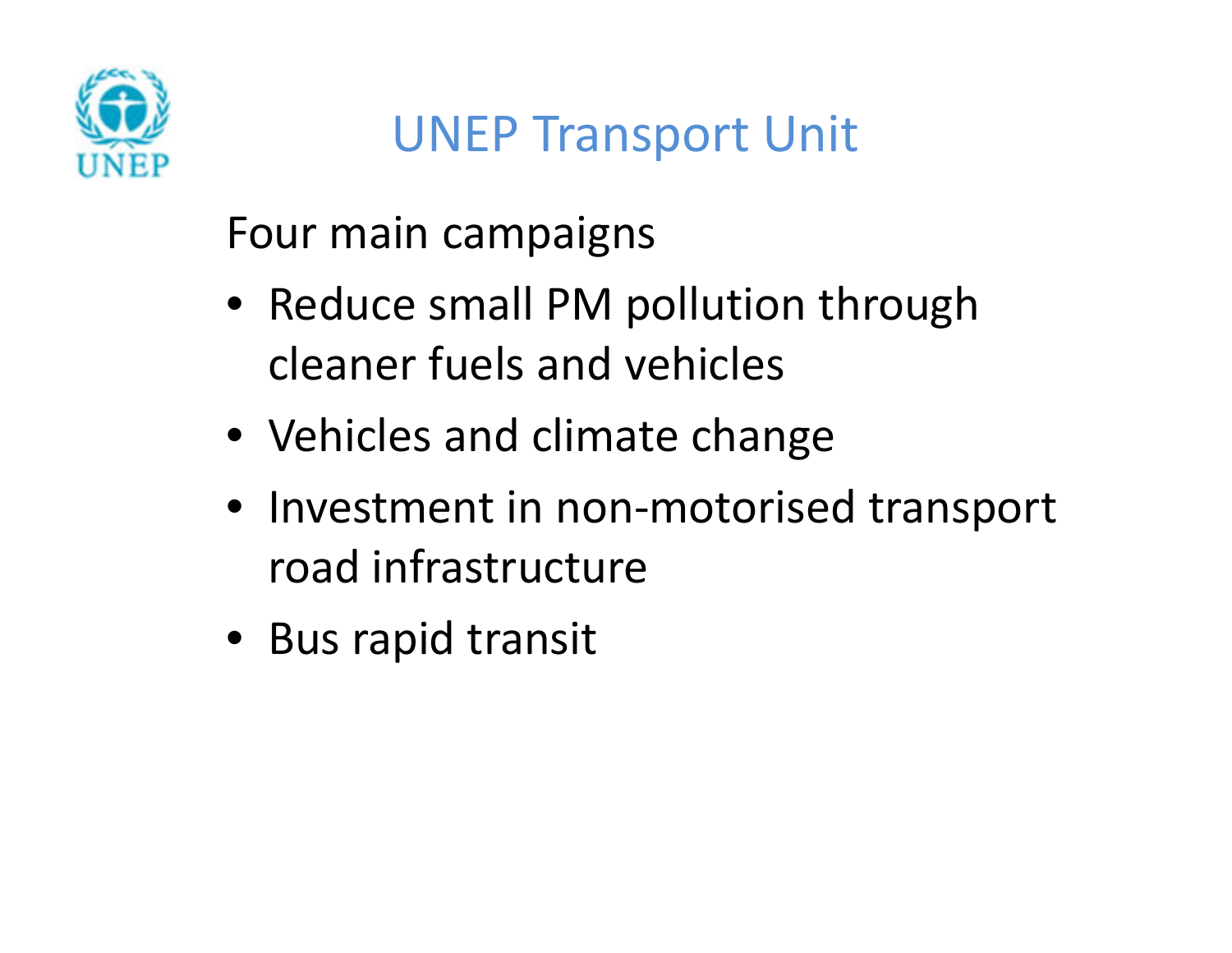

### Focus 1: Reducing urban air pollution

### The Partnership for Clean Fuels and Vehicles (PCFV) campaign

to reduce Vehicular PM Pollution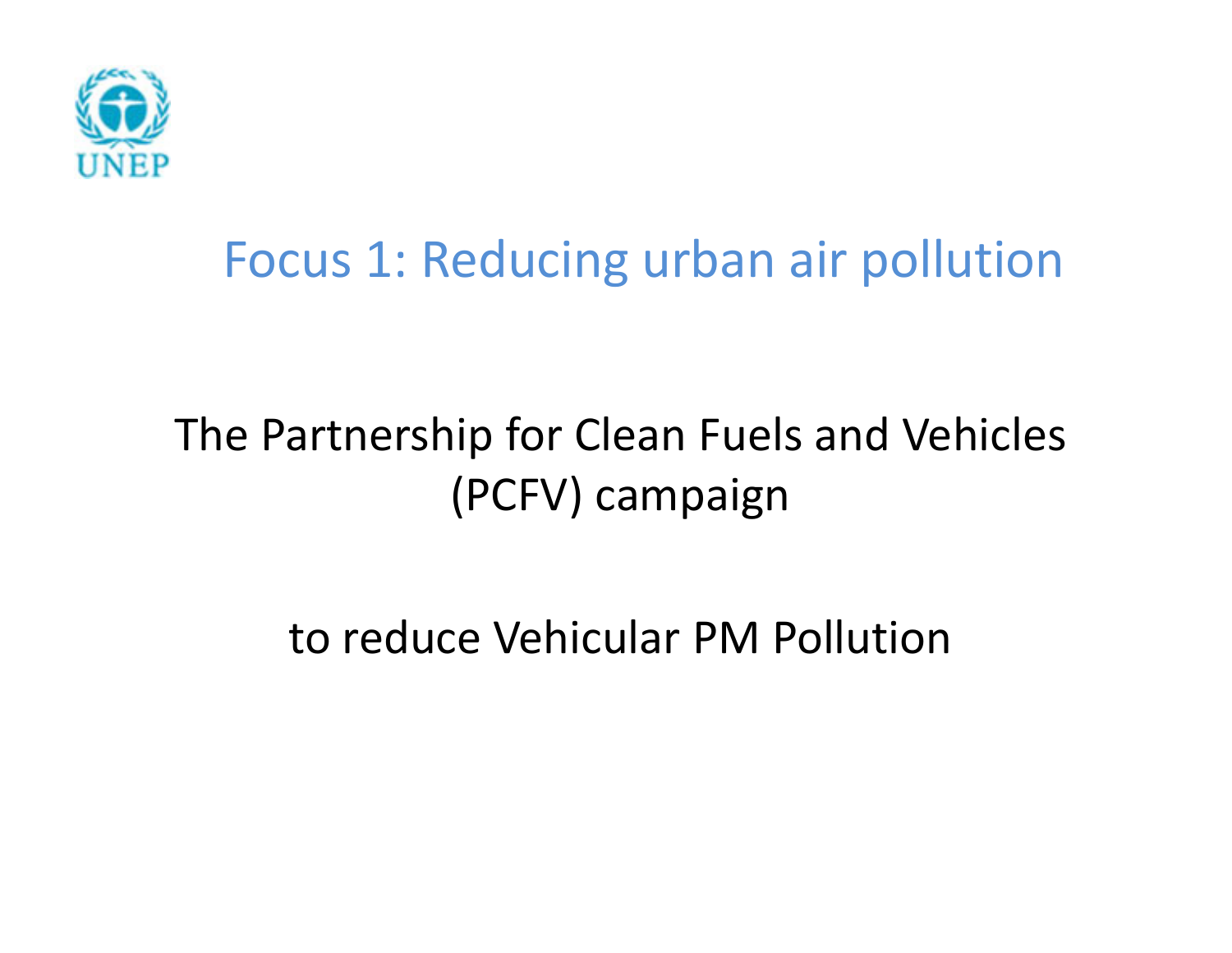

- Particulate matter key health concern
- Important contributor is transport
- Through high sulphur fuels and dirty vehicles
	- Developed country fuel sulphur <sup>=</sup> 10 50 parts per million (ppm) while some developing country levels up to 10,000 ppm
	- Need for clean fuels for new cars
- Combined fuels <sup>+</sup> vehicles approach needed == a "systems" approach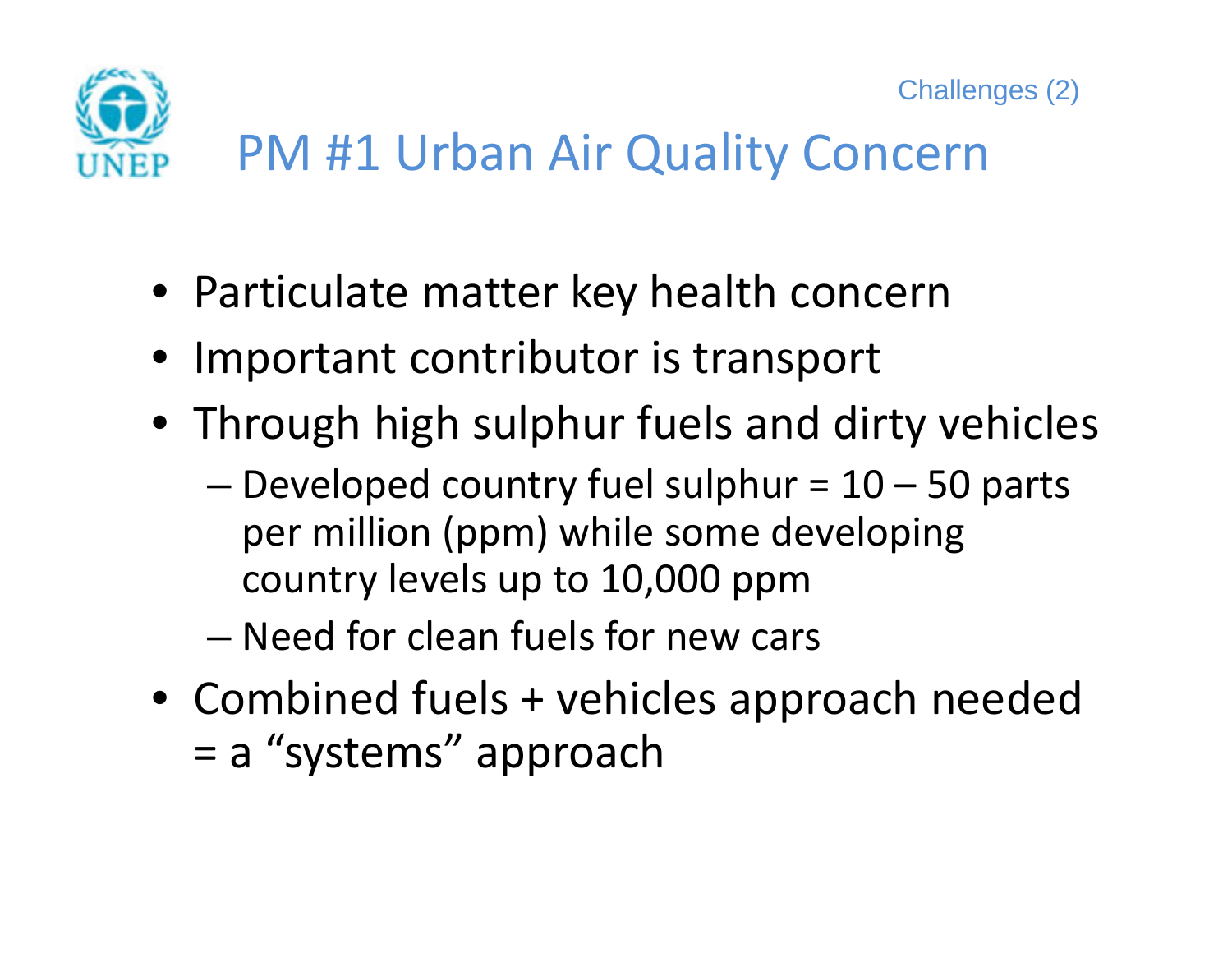



*= 20ug/m3 WHO PM10 Annual Air Quality Guideline*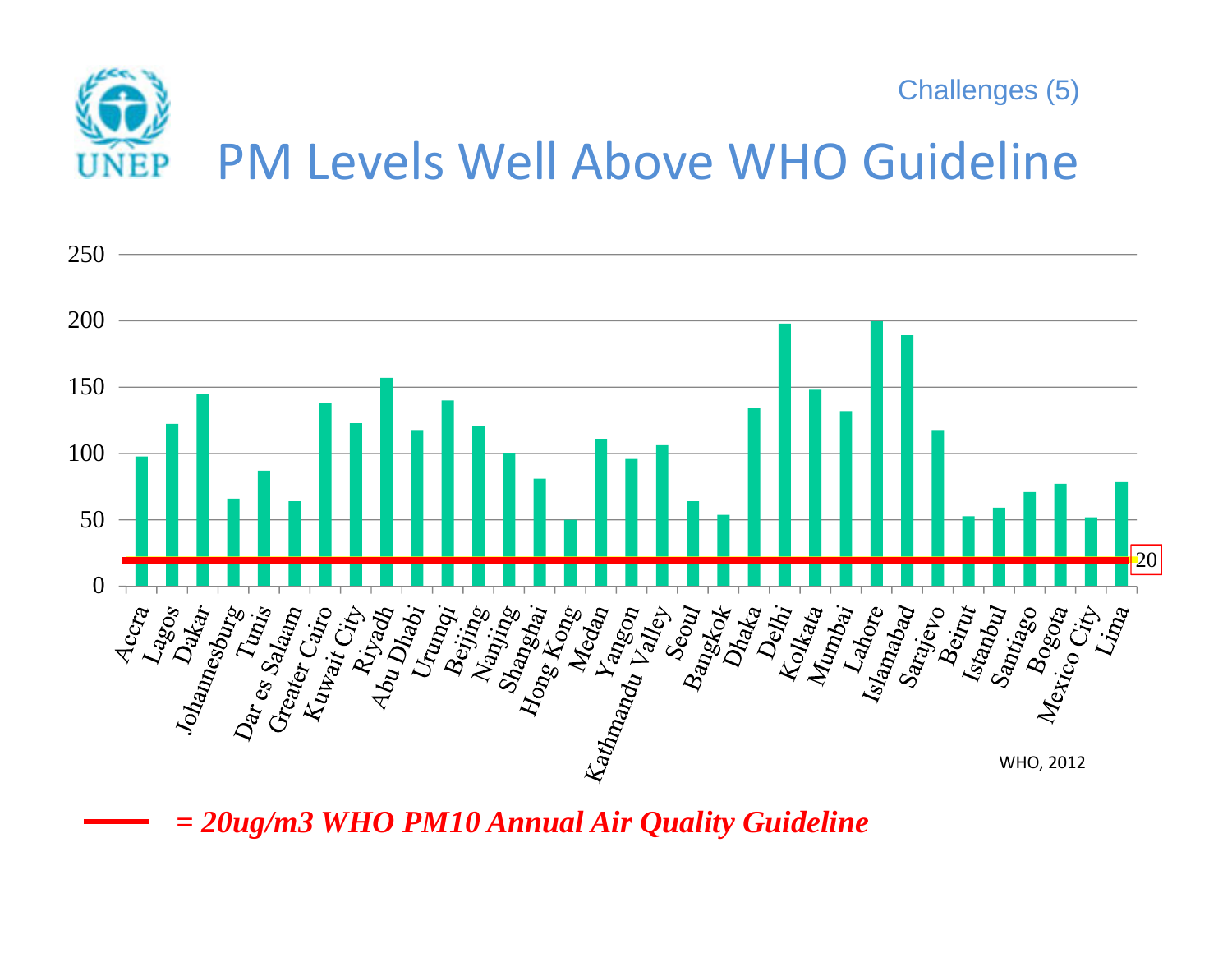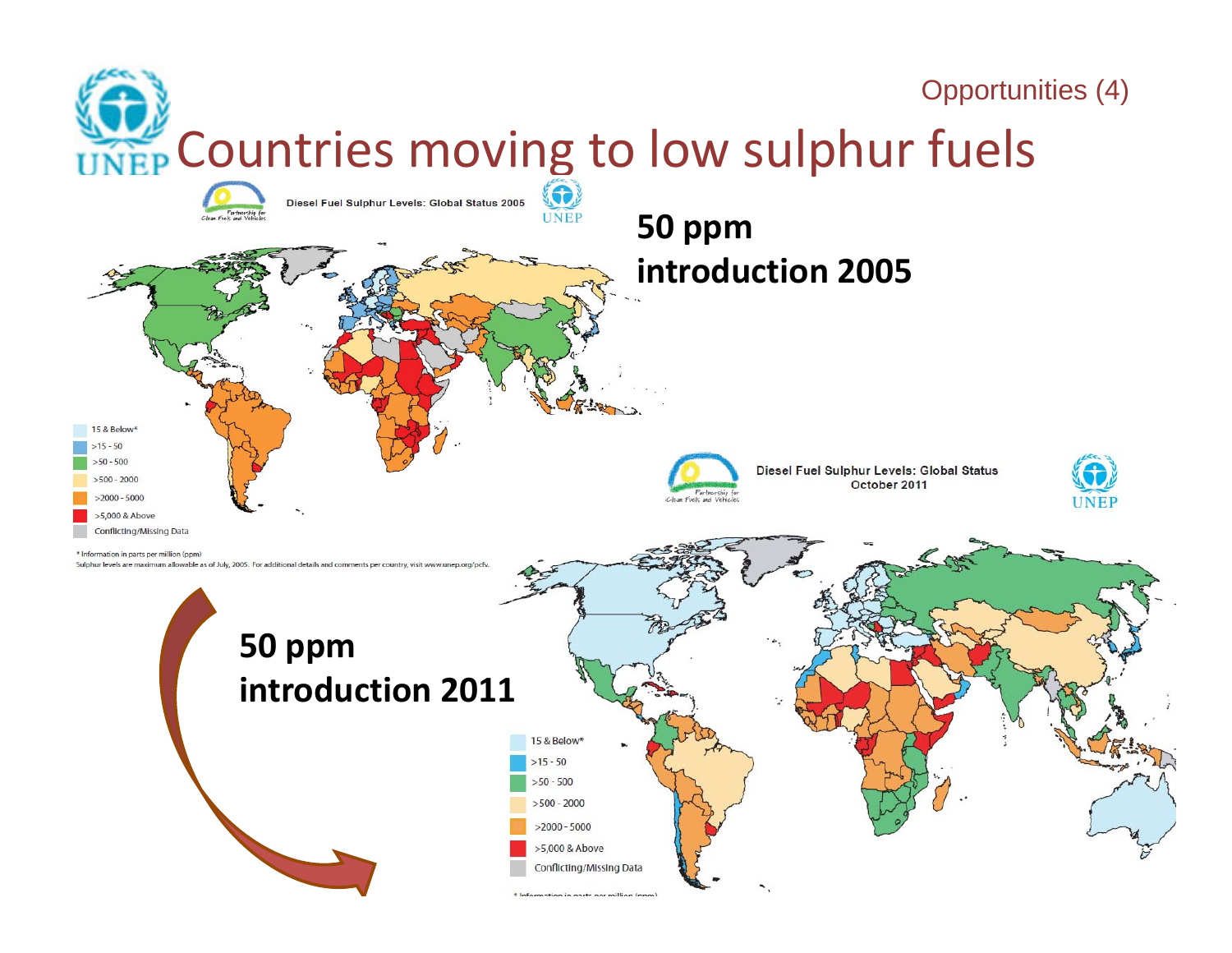

# Focus 2: Transport and Greenhouse Gas emissions

Vehicle emissions and climate change

The Global Fuel Economy Initiative (GFEI)

To double the fuel efficiency of the global fleet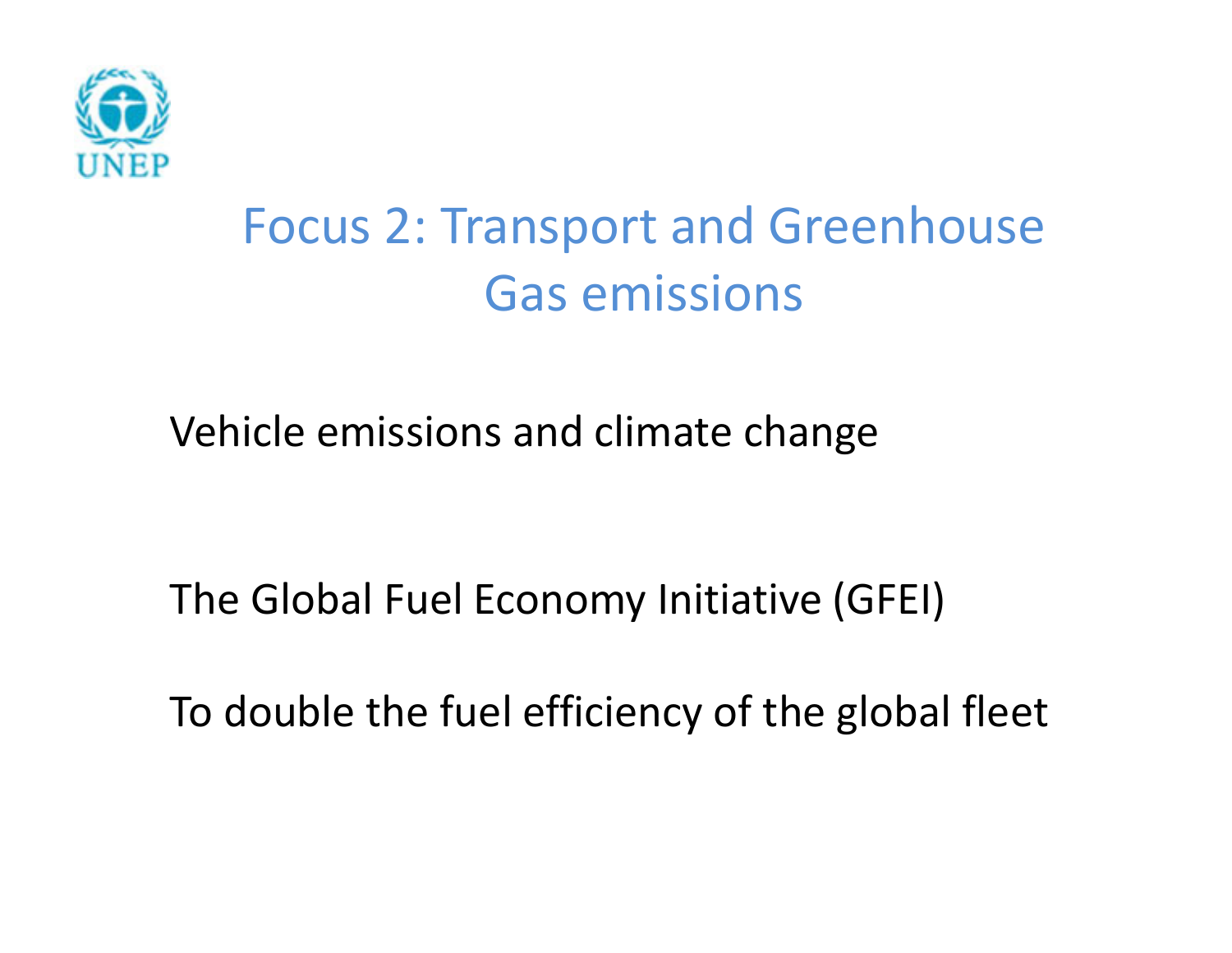



Global CO $_2$  emissions from light duty vehicles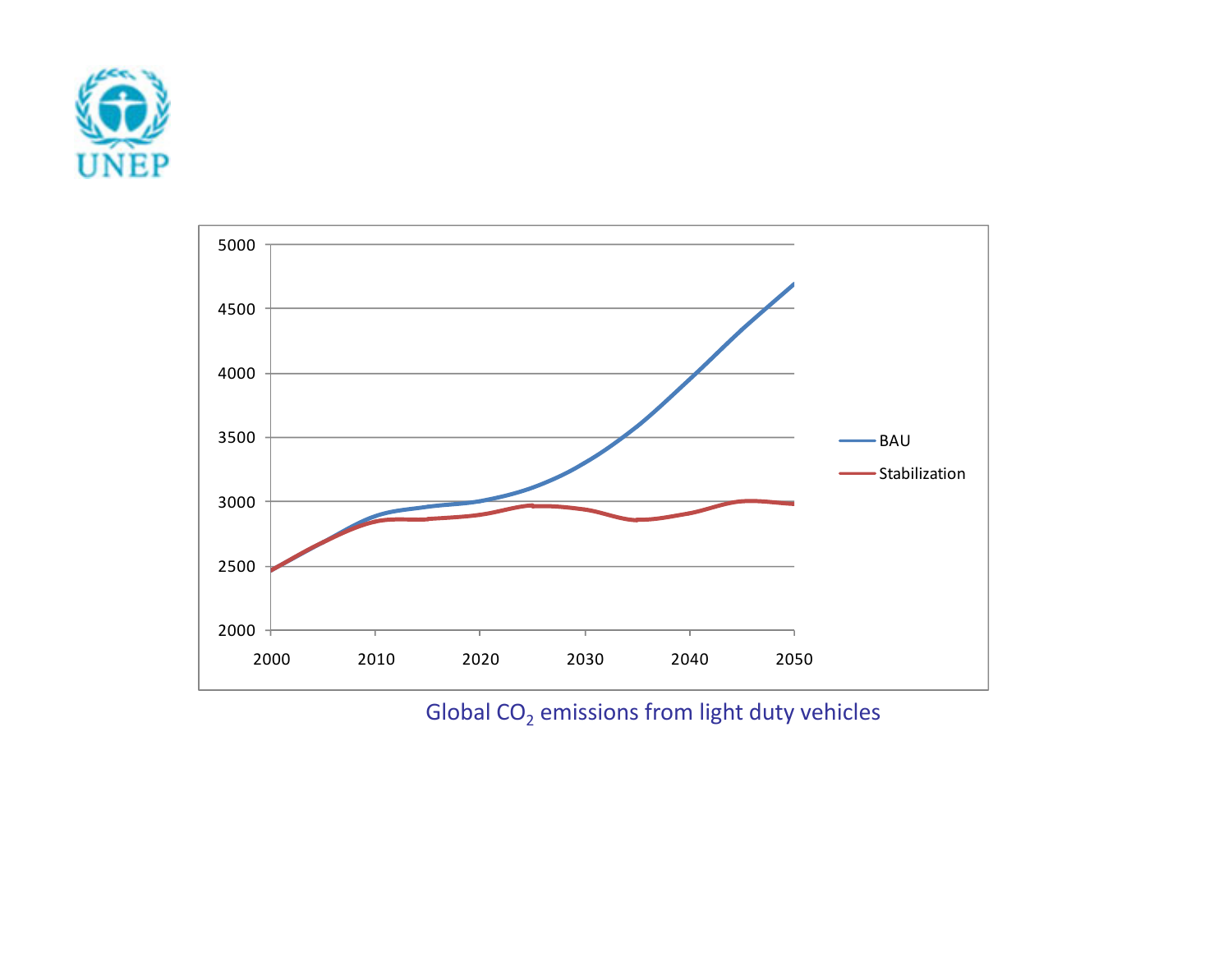

#### **Automotive Fuel Economy Trends ‐ OECD vs non‐OECD 2005 &2008 + 2011 estimated**

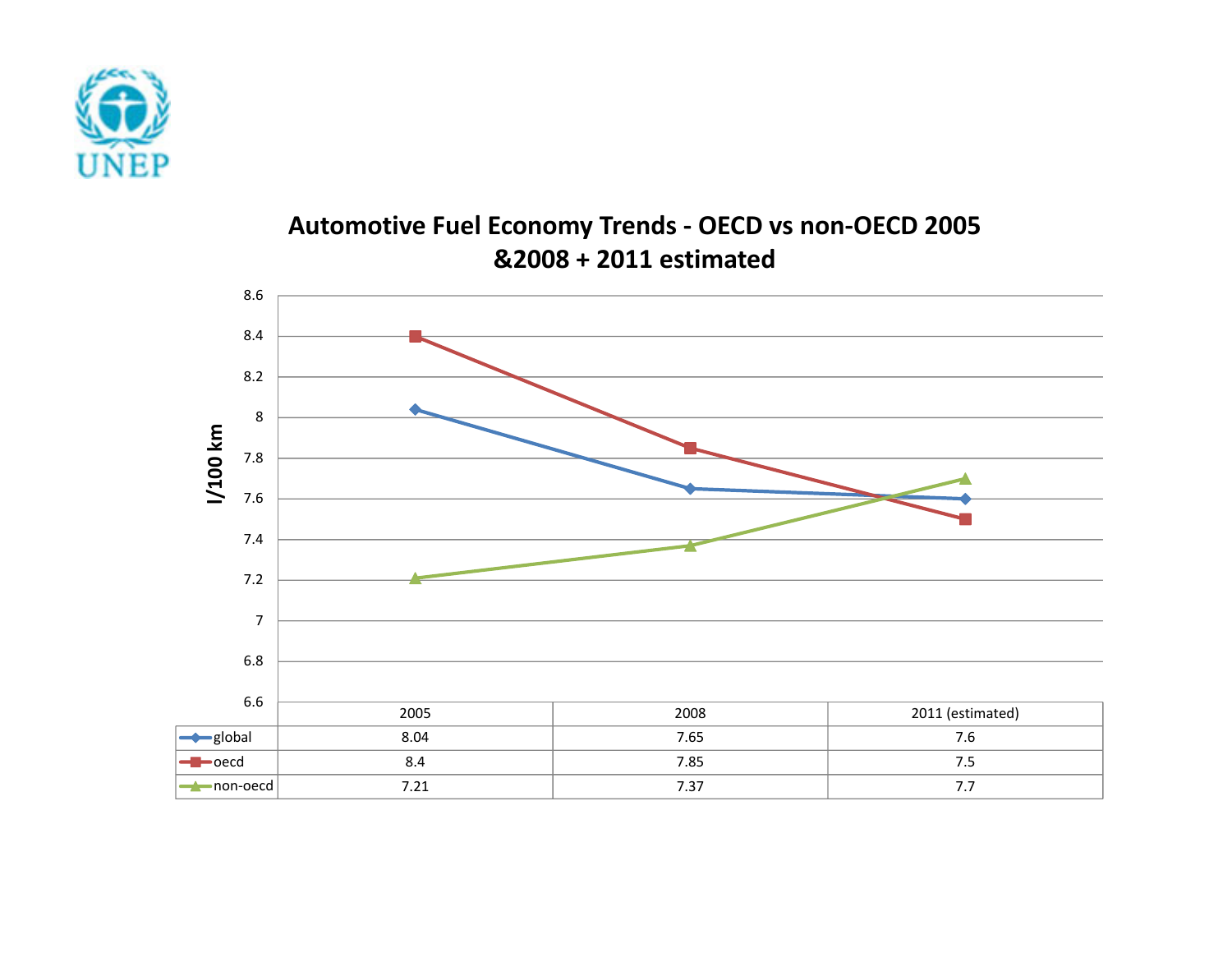

# **Global Improvement of Fuel Economy – ICCT 2011**

#### Historical fleet fuel consumption performance and current or proposed standards



[1] China's target reflects gasoline fleet scenario. If including other fuel types, the target will be higher. [2] US and Canada light-duty vehicles include light-commercial vehicles.

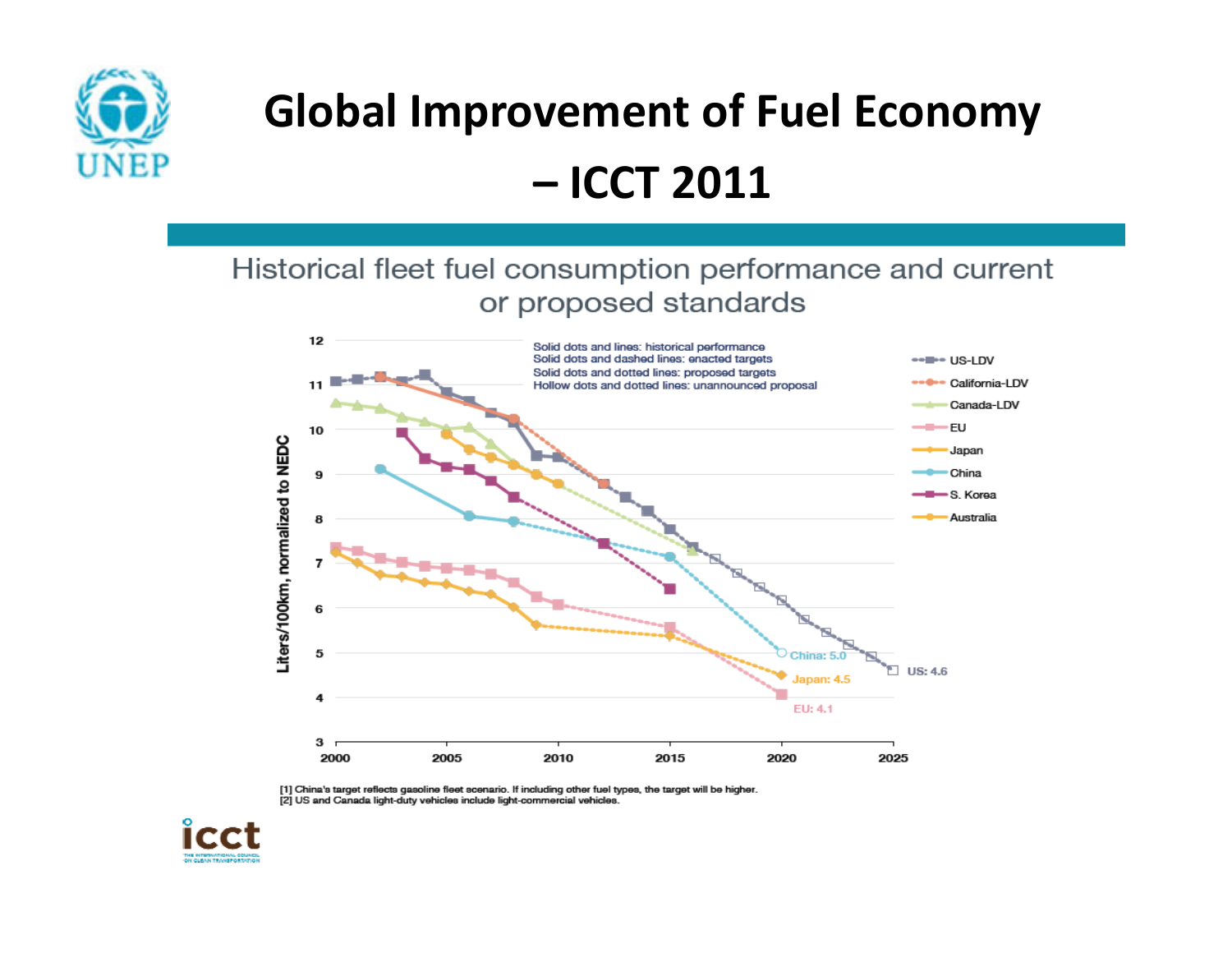#### **Making vehicles cleaner & more fuel efficient**

Goal of the Global Fuel Economy Initiative (GFEI): Contribute to significant reductions of greenhouse gas emissions and oil use through improving the average fuel economy across the global light duty vehicle fleet



Status as of 1 March 2010, see www.50by50campaign.org for updates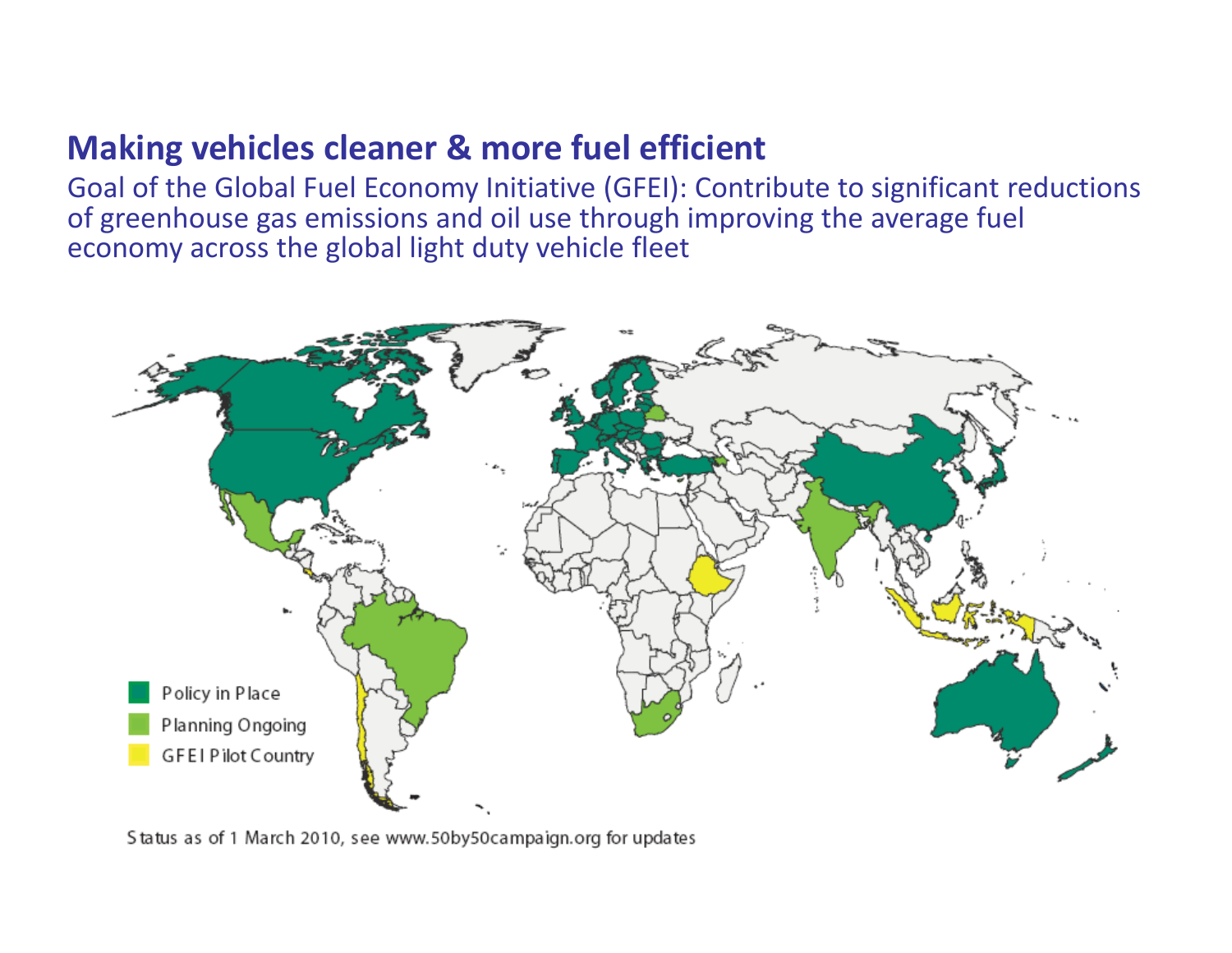

# Focus 3: Promote non motorised transport

## Promote Investment in NMT infrastructure in Africa

The UNEP Share the Road programme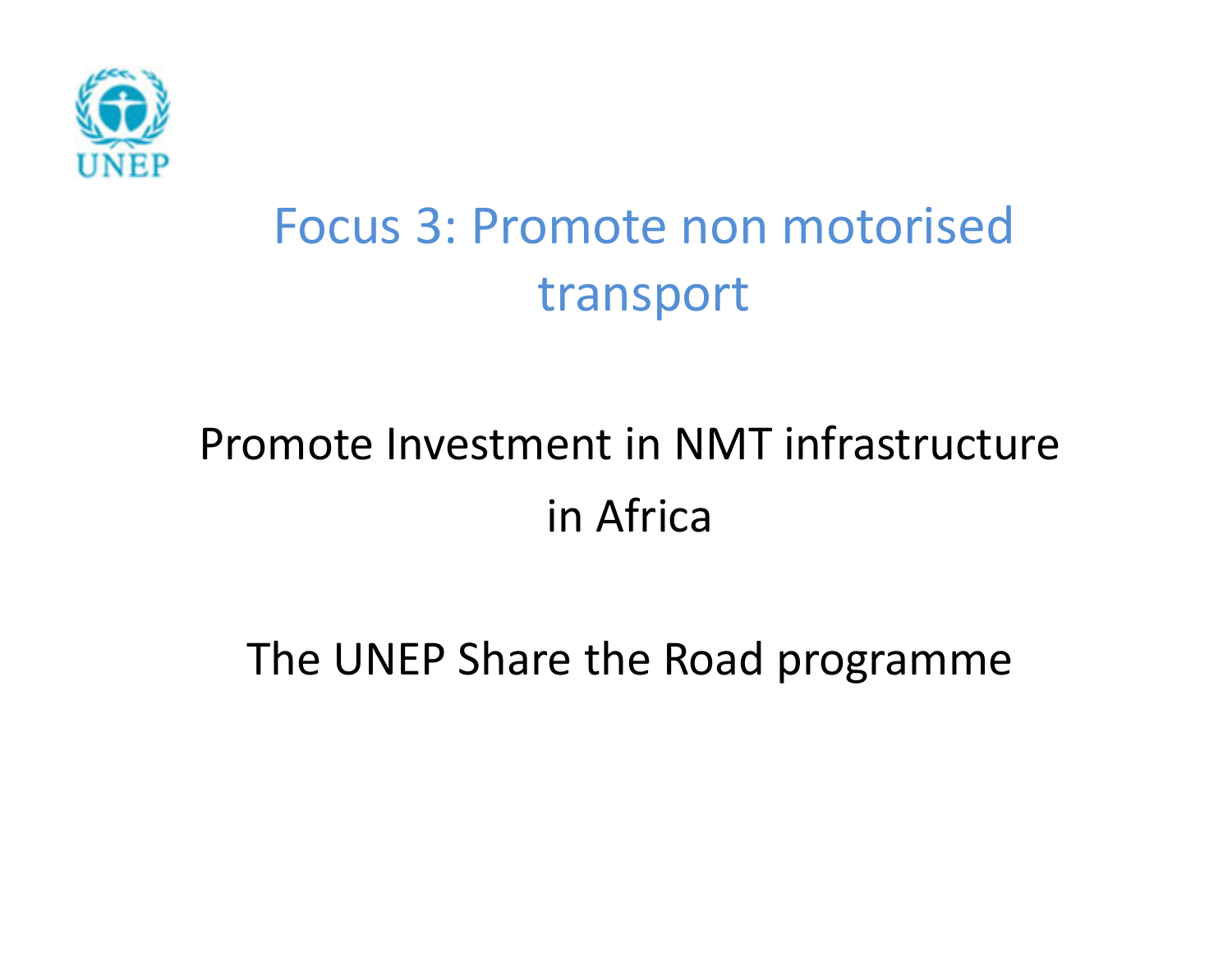

**Accessibility:** Increases and improves affordable access to vital services and other transport modes.

### **Investments in Environment**: Reduces GHG **NMT Infrastructure**

 & air pollutant emissions, improves resource-efficiency in land and energy use.



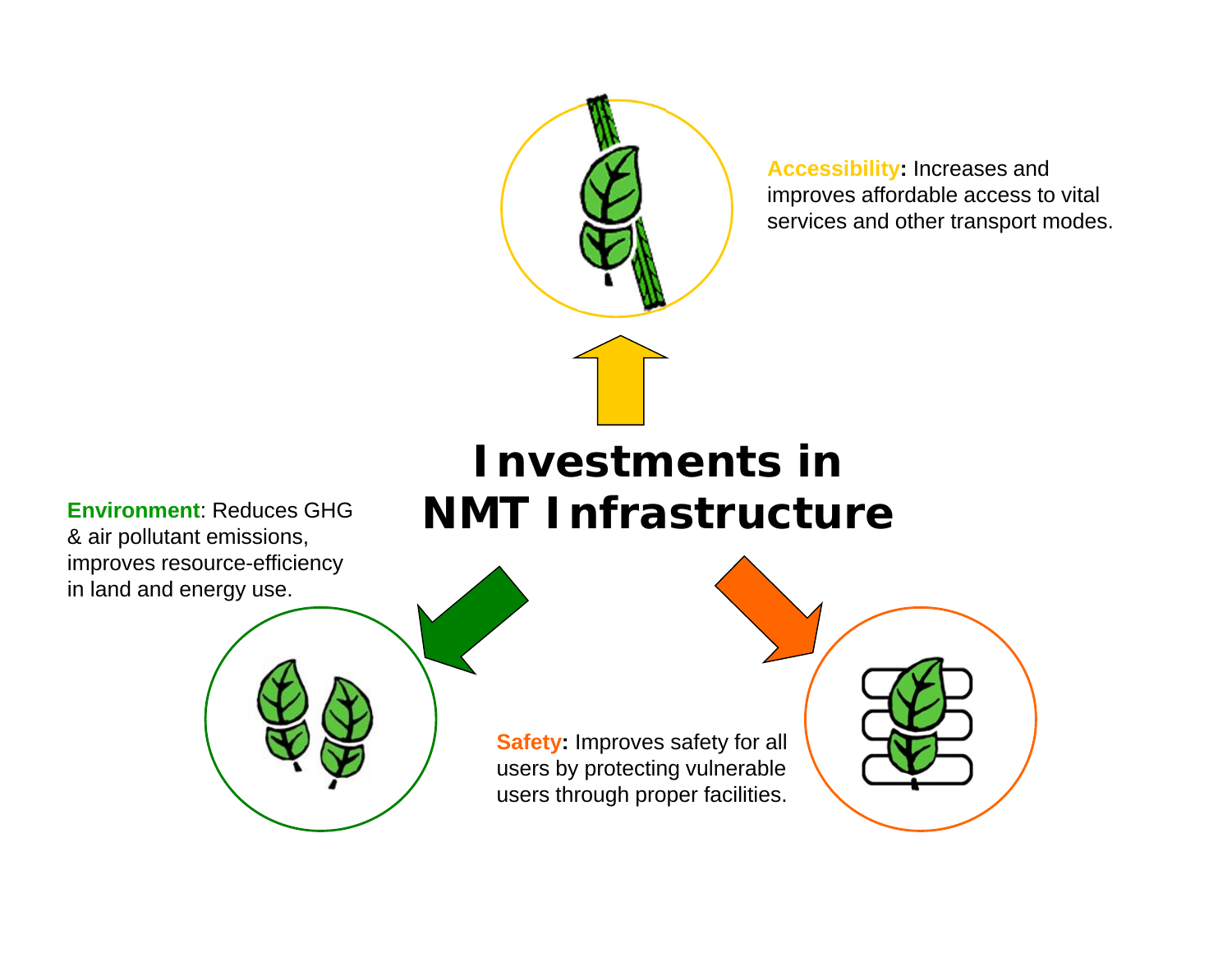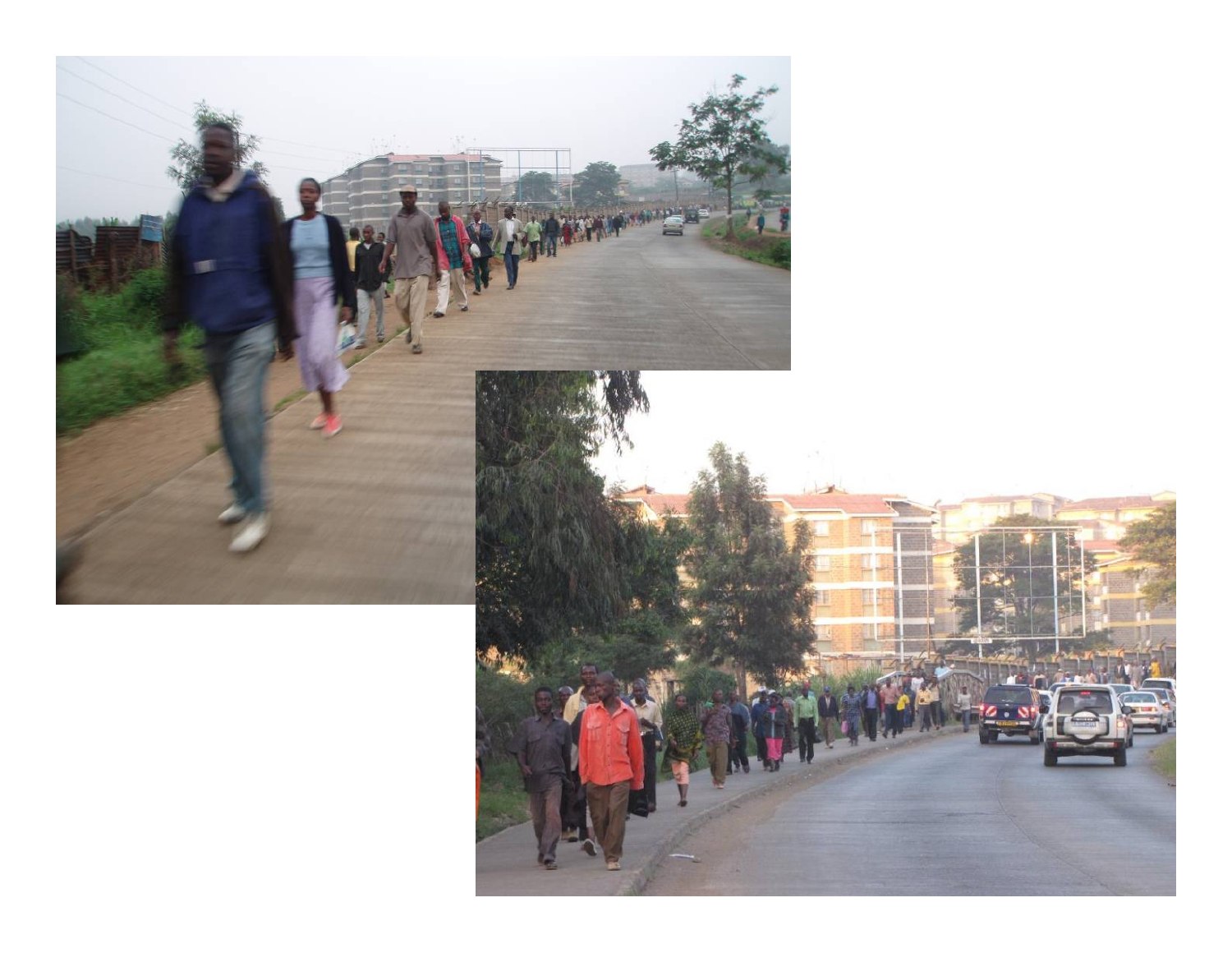

# Focus 4: Clean and Efficient Mass **Transit**

### Promote Bus Rapid Transit Systems in Africa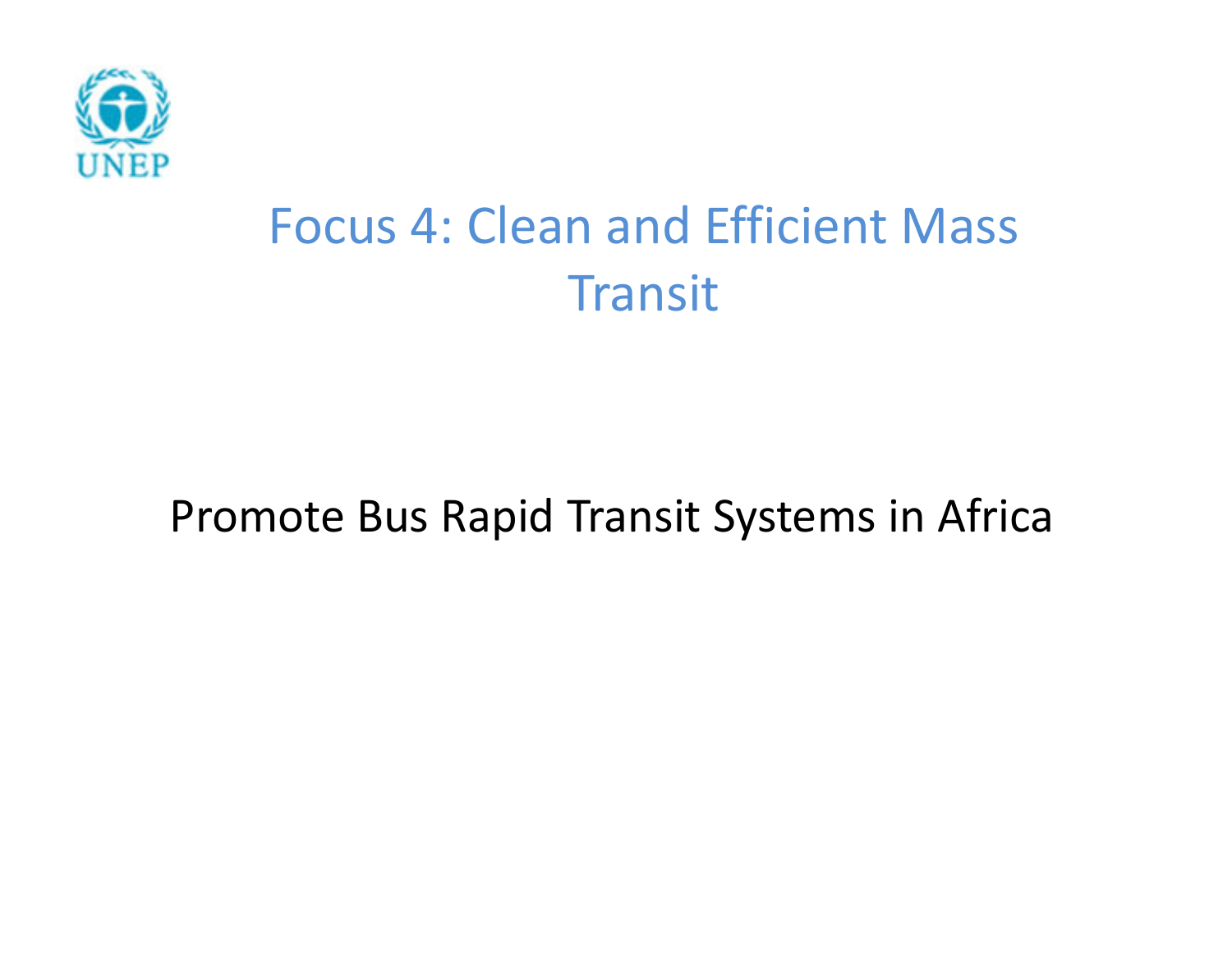

- No efficient and clean mass transit systems in Africa
- BRT is affordable option, used in many countries
- UNEP working to support BRT systems in Africa – in cooperation with <sup>a</sup> group of partners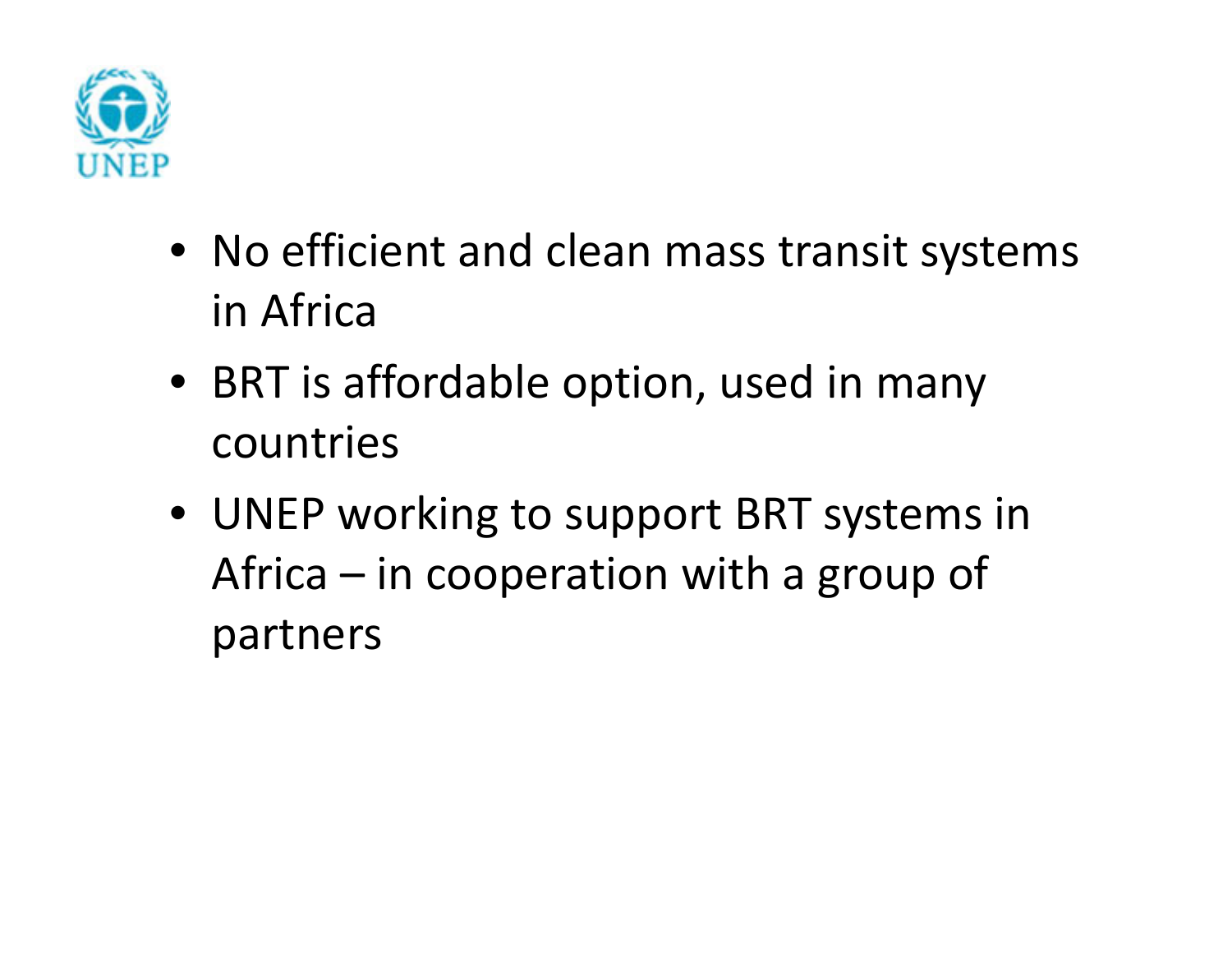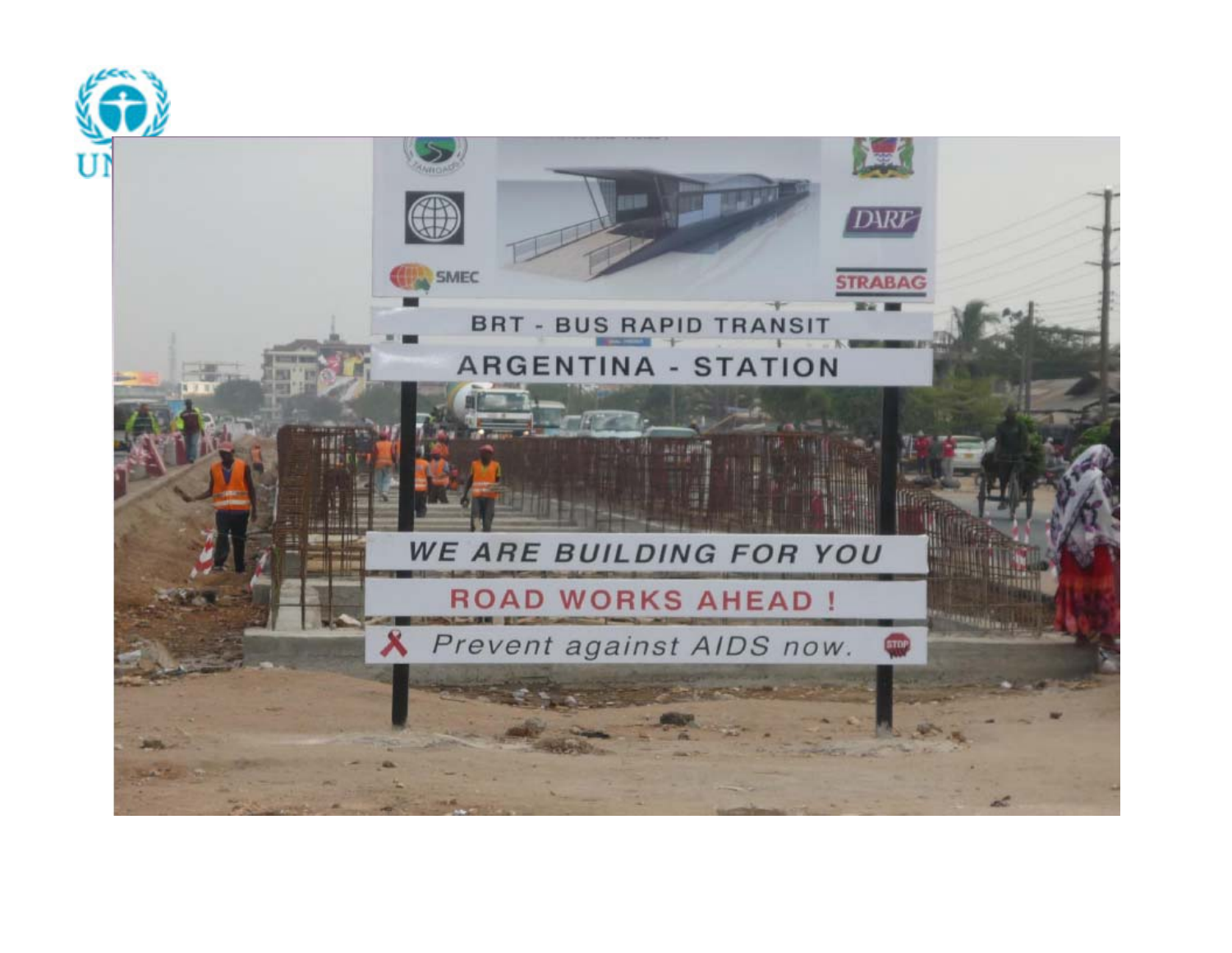

## Global Trends

Some global trends:

- $\bullet$ Transport key in move to green economy/ low carbon economy;
- •• Role of cities, role of urbanization;
- •● Role of transport in climate change and development (Rio+20, climate programs)
- General acceptance A‐S‐I concept and need for modal shifts
- $\bullet$  Link with energy and development (dependency, congestion, cost, oil issues, road safety)
- $\bullet$ Recognition of importance PM, BC and CO2
- •Alternative to private car use ‐ mass transit systems, NMT etc
- $\bullet$ **•** Introduction new technologies (electric, hybrid)
- $\bullet$ • Introduction of cleaner, low sulphur, fuels
- $\bullet$ • Interest and introduction vehicles policies & standards - feebate systems, importation restrictions,…